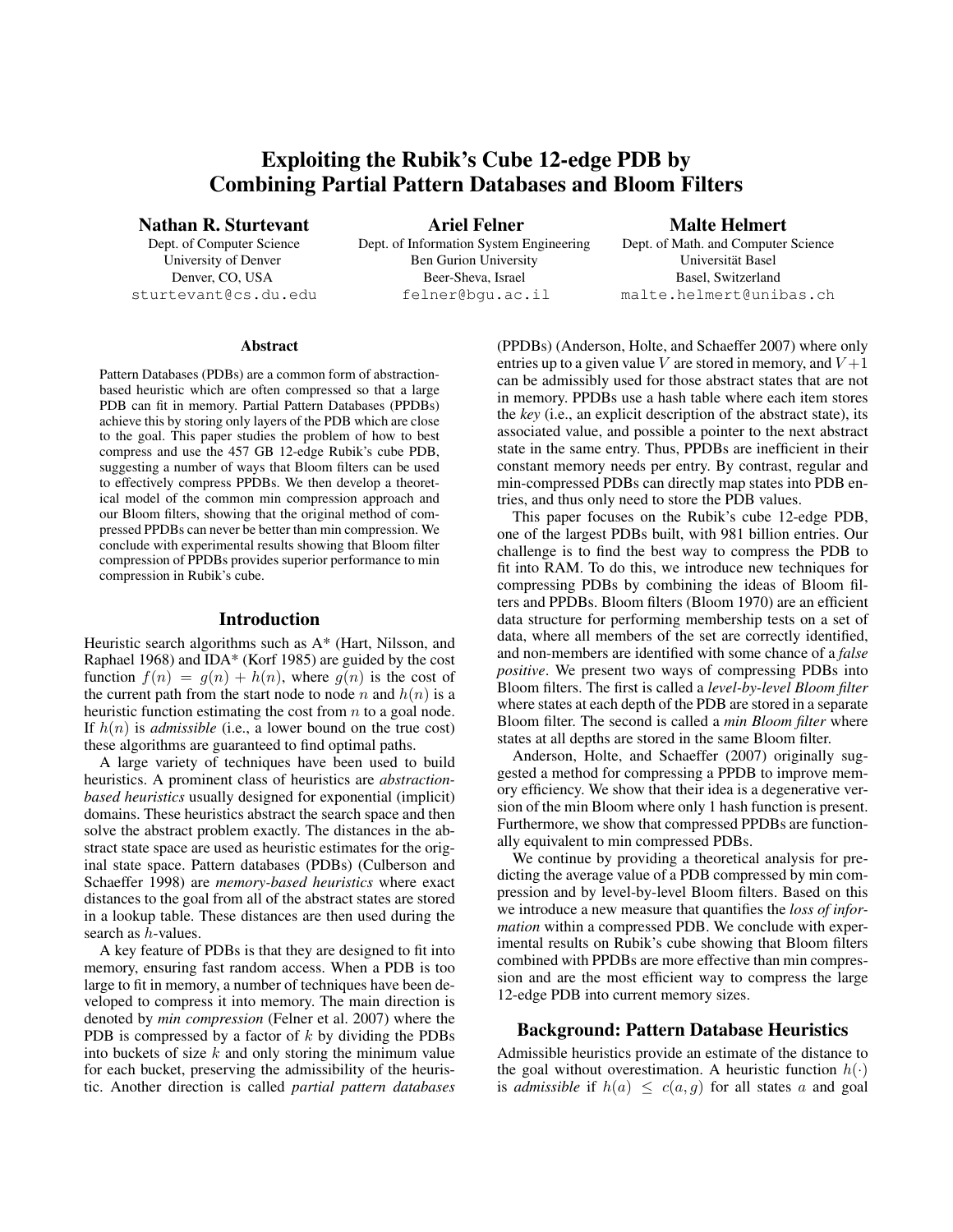

Figure 1: Abstraction applied to Rubik's Cube.

states g, where  $c(a, b)$  is the minimal cost of reaching b from a. *Consistent heuristics* also have the property that  $h(a) - h(b) \leq c(a, b).$ 

A *pattern database* (PDB) is an admissible heuristic that is built through an exhaustive search of an abstracted state space. We demonstrate this with Rubik's cube. Figure 1(a) shows the  $3\times3\times3$  Rubik's cube puzzle, which has  $4.3\times10^{19}$ states and cannot be fully enumerated and stored by current computers. Now assume that all of the edges (cubies with two faces) are blacked out and rendered identical, as shown in Figure 1(b). This  $2 \times 2 \times 2$  cube is an abstraction of the original which only has  $8.8 \times 10^7$  states. Because the corner pieces must be solved in order to solve the full puzzle, the distance in the abstract state space is a lower bound on the cost of the full solution, and thus is an admissible heuristic for the original  $3 \times 3 \times 3$  puzzle.

PDBs are usually built through backwards breadth-first searches from the abstract goal states until all abstract states are reached and the optimal distance to all these abstract states is stored in a lookup table – the *pattern database*.

When the search in the original  $3 \times 3 \times 3$  state space reaches a new state  $n$ ,  $n$  is abstracted by blacking out the edges to reach an abstract state,  $n'$ .  $n'$  is used as the index into the PDB, and its distance to the abstract goal is looked up. That distance is used as the h-value for the original state n. This is called a *pattern database lookup*. In permutation domains, PDBs can be stored compactly in memory (in a table with  $M$  entries, one entry per state) because they can be efficiently enumerated and indexed by a ranking function (Myrvold and Ruskey 2001) that uniquely and compactly maps the states to integers. Thus, from a description of the state, we can calculate the index into the PDB entry that contains the corresponding h-value. This is called a *compact mapping*.

The work in this paper is motivated by recent research that has built large PDBs, including for the sliding-tile puzzle (Döbbelin, Schütt, and Reinefeld 2013) and Rubik's cube (Sturtevant and Rutherford 2013). These PDBs are hundreds of gigabytes in size, and so won't fit into the memory of most machines. In fact, even when the PDBs do fit in RAM, they won't necessarily reduce the time required to solve a problem compared to a smaller PDB because the constant time per lookup is expensive when the PDB is extremely large. For instance, no gain in time was reported<sup>1</sup>

over smaller PDBs when using PDBs up to 1 TB in size on the sliding-tile puzzle (Döbbelin, Schütt, and Reinefeld 2013). Thus, compression techniques for PDBs are an important area of study.

## Compressing Pattern Databases

Existing compression techniques for PDBs can characterized as *lossless* or *lossy* (Felner et al. 2007).

## Lossless Compression

Assume that the original PDB includes M entries, and that each entry needs B bits. In lossless compression the exact information of the  $M$  entries of the PDB is stored using less than  $B$  bits per entry on average.

Felner et al. (2007) suggested a lossless compression technique that groups  $k$  entries together into a single entry containing the minimum,  $m$ , of the  $k$  entries; a second small table for each entry stores the delta above  $m$  for each of the states that map to that entry.

Breyer and Korf (2010) introduced *1.6 bit pattern databases* which only need 1.6 bits per entry. The main idea is to store the PDB value modulo 3. They showed that if the heuristic is consistent, then we only need to know the actual heuristic of the start state. The 1.6 bit PDB will tell us whether each child's heuristic increased or decreased, allowing us to infer the other heuristic values.

A more effective technique, particularly on domains with large branching factor and significant structure is Algebraic Decision Diagram (ADD) compression (Ball and Holte 2008). This approach was able to compress the PDBs for many domains by several orders of magnitude, although it is not universally effective.

## Lossy Compression

Lossy compression techniques may lose information by the compression and they must be carefully created to maintain admissibility. Despite the loss of information, lossy compression can often provide far greater compression than lossless compression in practice. Lossy compression techniques can also result in inconsistent (but admissible) heuristics. The main challenge with lossy compression is to minimize the loss of information.

Samadi et al. (2008) used an Artificial Neural Network (ANN) to learn the values of the PDBs. This ANN is in fact a lossy compression of the PDB. To guarantee admissibility a side table stores the values for which the ANN overestimated the actual PDB value.

A simple form of PDB compression (Felner et al. 2007) is what we denote by *min compression*. To compress the PDB with  $M$  entries by a factor of  $k$  the entire PDB is divided into  $M/k$  buckets, each of size k. The compressed PDB is only of size  $M/k$  and only stores one value for each bucket. To guarantee admissibility, the minimum value from each bucket in the original PDB is stored. We illustrate how one bucket is compressed in Figure 2. The top row represents one bucket of original PDB values. In this example we perform  $8\times$  compression, and all the entries map into a single value which is the minimum value among the original 8 values, 4

<sup>&</sup>lt;sup>1</sup>Confirmed via personal communication with the authors.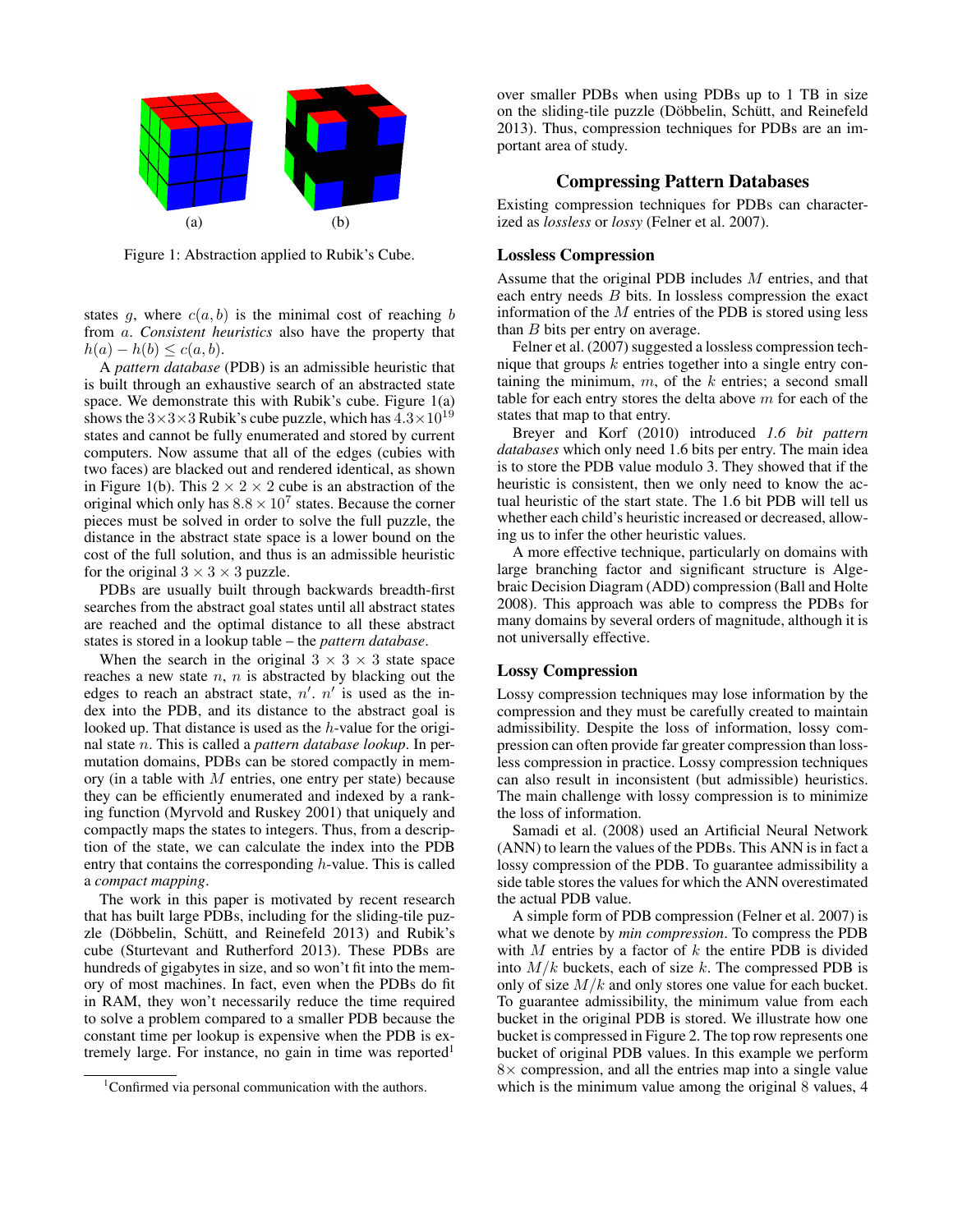

Figure 2: Example showing min compression

in our case. Min compression is a lossy operation because information from the original PDB is lost as all abstract states in this bucket will return 4.

Felner et al. (2007) showed that the key to minimize the loss of information is to analyze the original PDB and to group values that are as similar as possible. One way of doing this is to group together cliques (or set of nodes with small diameter). In some cases nearby entries in the PDBs exhibit this behavior and then a simple  $DIVk$  operation on the original PDB provides a simple yet strong way to compress the PDB into buckets while maintaining a small rate of loss of information. However, achieving this best-case behavior is domain-dependent and will not be applicable in all domains. This approach worked very well for the 4-peg Towers of Hanoi, for instance, but its success for the sliding tile puzzles was limited and no significant advantage was reported for the Top-Spin domain (Felner et al. 2007).

Despite this detailed study, no theoretical model of min compression has been proposed. We will propose a novel model which predicts the average performance of min compression. We then suggest a metric for quantifying the loss of information by a given compression method.

## Partial Pattern Databases

Partial Pattern Databases (PPDBs) (Anderson, Holte, and Schaeffer 2007) perform a lossy compression by only storing the first  $D$  levels (i.e., depths from the goal) of the original PDB instead of all levels. Edelkamp and Kissmann (2008) also use this approach for compression of symbolic PDBs. Such a PPDB is denoted *PPDB*<sub>D</sub>. When looking up an abstract state t, if  $PPDB<sub>D</sub>$  includes t then its h-value *PPDB* $_D(t)$  (which is  $\leq D$ ) is retrieved and used. If t is not in the PPDB,  $D + 1$  is used as an admissible heuristic for t. This compression technique is lossy because all values larger than  $D$  are now treated as  $D + 1$ .

Full PDBs are usually stored with compact mappings from abstract states into PDB entries based on a ranking of the abstract states. Since PPDBs only store part of the PDB, a compact mapping cannot be used as appropriate ranking functions are not known. Therefore, the simplest PPDB implementation uses a hash table. Each item in the hash table contains the *key* of the state (i.e., its description) and its associated heuristic value. This is very inefficient because the extra memory overhead of storing the keys. In addition, the number of entries in a hash table is usually larger than the number of items stored in it to ensure low collision rate. Finally, the common way to deal with collisions is to have a linked list of all items in a given entry. Thus, we also store a pointer for each of the items. Therefore, the constant mem-

| Depth | # States        | <b>Bloom Size</b> | Hash Size   |
|-------|-----------------|-------------------|-------------|
|       | 1               | $0.00$ MB         | $0.00$ MB   |
|       | 18              | $0.00$ MB         | $0.00$ MB   |
| 2     | 243             | $0.00$ MB         | $0.00$ MB   |
| 3     | 3240            | $0.00 \text{ MB}$ | $0.05$ MB   |
| 4     | 42807           | $0.05$ MB         | $0.65$ MB   |
| 5     | 555866          | $0.66$ MB         | 8.48 MB     |
| 6     | 7070103         | 8.43 MB           | 107.88 MB   |
| 7     | 87801812        | 104.67 MB         | 1339.75 MB  |
| 8     | 1050559626      | 1252.36 MB        | 16030.27 MB |
| 9     | 11588911021     | 13.49 GB          | 172.69 GB   |
| 10    | 110409721989    | 128.53 GB         | 1645.23 GB  |
| 11    | 552734197682    | 643.47 GB         | 8236.38 GB  |
| 12    | 304786076626    | 354.82 GB         | 4541.67 GB  |
| 13    | 330335518       | 393.79 MB         | 5040.52 MB  |
| 14    | 248             | $0.00$ MB         | $0.00$ MB   |
| Total | 980,995,276,800 | 1.142 GB          | 14,618 GB   |

Table 1: Number of states at each depth of the 12-edge Rubik's Cube PDB plus approximate sizes for a Bloom filter (10 bits/state) and hash table (128 bits/state)

ory per item in a PPDB can be much larger than that of a compactly mapped PDB, which only stores the h-value for each abstract state. As a result, Anderson, Holte, and Schaeffer (2007) concluded that 'partial PDBs by themselves are not an efficient use of memory', but that 'compressed partial PDBs are an efficient use of memory'. We will describe their compression approach below and show that their technique can be seen as a degenerative case of our min Bloom filter. Furthermore, we also show that this compression approach can never outperform regular min compression (Felner et al. 2007). On the other hand, we will show that PPDBs can be very effective when implemented by level-by-level Bloom filters.

## PPDBs for Rubik's Cube

To validate the general approach of PPDBs for Rubik's cube, we first perform an analysis of their potential performance using the full 12-edge PDB which has 981 billion states and requires 457 GB of storage with 4 bits per abstract state. This PDB is too large for RAM, but we obtained a copy from Sturtevant and Rutherford (2013) and stored it on a solid state drive (SSD). While it is not as fast as RAM it is fast enough to benchmark problems for testing purposes.

Table 1 provides details on the distribution of the h-values of the states in this PDB. The second column counts the number of states at each depth. More than half the states are at level 11, about 12% are at level 10, and less than 2% of the total states can be found at levels 0 through 9. If we want a PPDB to return a heuristic value between 0 and 10, we only need to store states at levels 0 through 9 in the PPDB (*PPDB*9); states which are not found are known to be at least 10 steps away from the goal. The question is, how can this PPDB be stored efficiently? Estimating that a hash table will require 128 bits per state (for the keys, values, and pointers), this PPDB would need 172 GB of memory, larger than the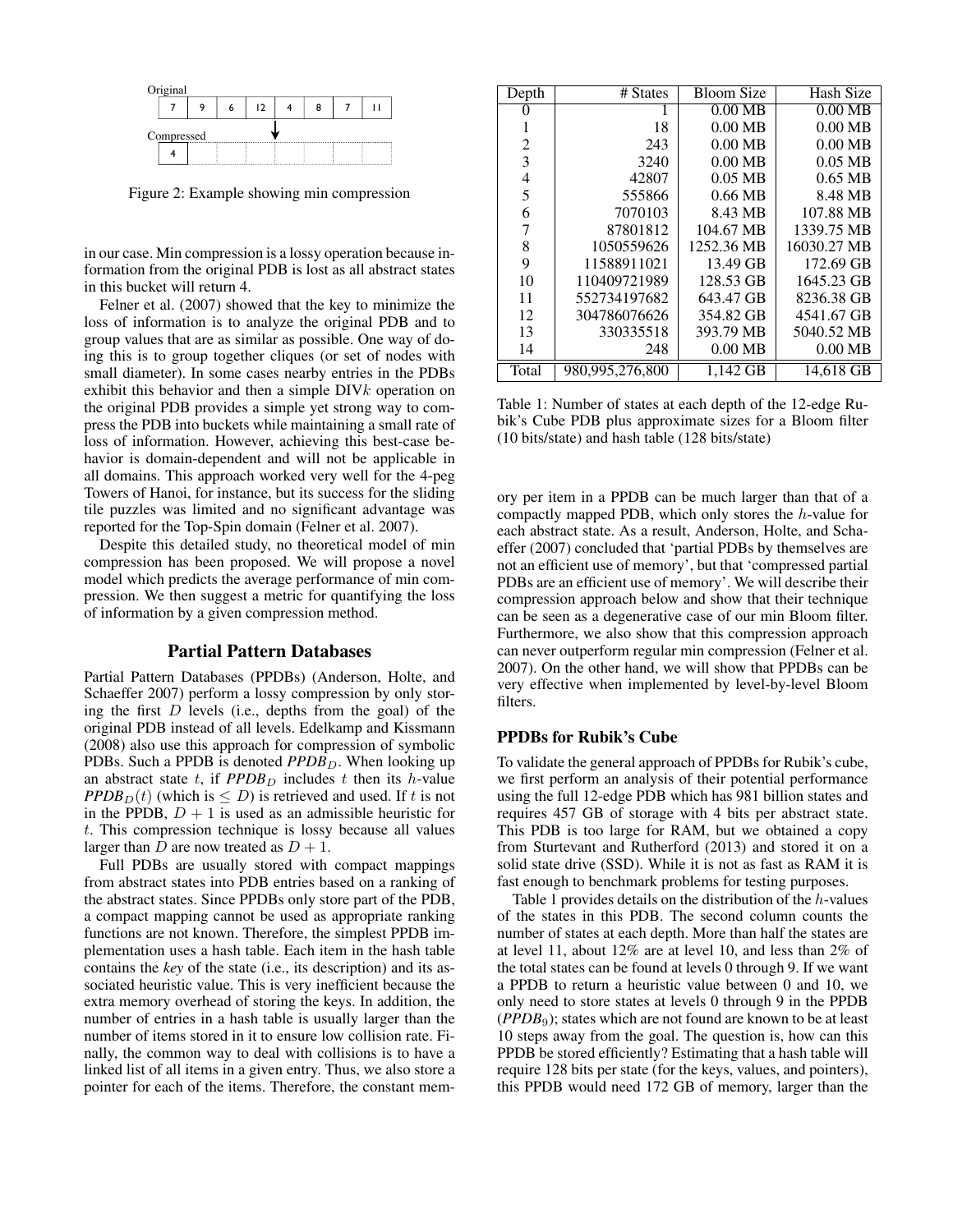| Depths            | # States (billions) | Nodes      | Time    |
|-------------------|---------------------|------------|---------|
| PPDB <sub>0</sub> | 12.7                | 51,027,608 | 8.615.6 |
| $PPDB_{10}$       | 123.1               | 25,567,143 | 4.477.7 |
| <b>Full PDB</b>   | 981.0               | 24,970,537 | 4,379.4 |

Table 2: Nodes generated by a perfect PPDB.

memory of any machine available to us. Bloom filters, described below, are estimated to use around 10 bits per state, suggesting that they may be far more efficient than regular hash tables for implementing PPDBs. These values are shown in the last columns of Table 1.

We evaluated a number of PPDBs built on this PDB using a 100-problem set at depth 14 from the goal as used by Felner et al. (2011). We solve these problems using IDA\* (Korf 1985) using the full 12-edge PDB stored on our SSD. We also stored the 8-corner PDB in RAM and took the maximum among the two for the h-value for IDA\*. Table 2 provides the total number of generated nodes for solving the entire test suite with various levels of a PPDB. To reiterate, this approach is slow because it uses disk directly; these numbers are simply for validating the general approach. The results show that *PPDB*<sub>10</sub> (which returns 11 if the state is not found in the PPDB) only increases the total number of node generations by 2% compared to the full PDB, while using about 13% of the PDB entries. *PPDB*<sub>9</sub> increases the number of nodes by a factor of two (from 24.97 to 51.03 million nodes), but requires less than 1% of the memory of the full PDB. From this, we can conclude that the general notion of a PPDB is effective for Rubik's cube.

We have demonstrated the potential of PPDBs, but using an ordinary hash table will require too much memory to be effective. Thus, a more efficient idea for storing PPDB is needed. This issue is addressed below by our new Bloom filter approach.

#### Bloom Filters

Bloom filters (Bloom 1970) are a well-known, widely used data structure that can quickly perform membership tests, with some chance of a false positive. By tuning the parameters of a Bloom filter, the false positive rate can be controlled, and false positive rates under 1% are common. Bloom filters are memory efficient because they do not store the keys themselves; they only perform membership tests on the keys which were previously inserted.

A Bloom filter is defined by a bit array and a set of  $q$  hash functions  $hash_1, \ldots, hash_q$ . When a key l is added to the Bloom filter we calculate each of the  $hash_i$  functions on l and set the corresponding bit to *true*. A key l is looked up in the Bloom filter by checking whether all the  $q$  bits associated  $hash<sub>i</sub>(l)$  of a state are *true*. A false positive occurs if all q hash functions are set for a state that is not in the Bloom filter. This means that  $q$  other items share one or more hash values with l. As a result, a Bloom filter can return a false positive – identifying that an item is in the set while it isn't actually there. However, it cannot return false negatives. Any item that it says is not in the set is truly not in the set.

Given  $m$  bits in the bit array,  $n$  keys in the filter, and

 $q$  (uniform and independent) hash functions per state, the probability that a given bit is set to 1 is (Mitzenmacher and Upfal 2005):

$$
p_{set} = 1 - \left(1 - \frac{1}{m}\right)^{qn} \tag{1}
$$

Now assume that an item is not in the Bloom filter. The probability that all its  $q$  bits are set (by other items), i.e., the probability for a false positive (denoted  $p_{fp}$ ) is<sup>2</sup>:

$$
p_{fp} = (p_{set})^q \tag{2}
$$

Thus, if a Bloom filter has 50% of the bits set and it uses 5 hash functions, the false positive rate will be 3.125%.

Next we describe two methods for using Bloom filters to store PPDBs. The first method stores the PPDB level-bylevel, while the second method uses a form of Bloom filters to store the entire PPDB.

## Level-by-level Bloom Filter for PPDB

The result of a lookup in a PPDB is the depth of an abstract state, but Bloom filters can only perform membership tests. Thus, a natural application of Bloom filters would be to build a Bloom filter for every level of the PPDB. Thus, *PPDB*<sub>D</sub> will have *D* Bloom filters for levels 1–*D*. The Bloom filter for level i is denoted by  $BF(i)$ . Then, given an item t, we perform a look-up for item t in  $BF(i)$  for each level i in sequential order, starting at *BF*(1). If the answer is *true* for level  $i$ , then the look-up process stops and  $i$  is used as  $h(t)$ . In case of a false positive, this is smaller than the actual value, but it is still admissible. If the answer is *false* we know for sure that the PDB value of  $t$  is not  $i$  and we proceed to the next level. If we look up the abstract state in all D Bloom filters and never receive a true answer,  $D + 1$  is used as an admissible heuristic.

This method is a form of lossy compression of the PPDB (which itself has loss of information from the original PDB) – when a false positive occurs, we return a value which is lower than the true heuristic value. However, we can tune the memory and number of hashes for each level to minimize the false positive rate as defined in Equation 2.

Hybrid Implementation In practice, this process will be time-consuming because up to  $D$  lookups may be required for each state. Instead, we can use a hybrid between ordinary hash functions and Bloom filters as follows. We store the first  $x$  levels of the PPDB directly in a hash table, and then use Bloom filters to store later levels of the PPDB. This is especially efficient if the number of abstract states at each depth grows exponentially, as happens in the Rubik's Cube 12-edge PDB (see Table 1). Thus, the memory used in the first  $x$  levels will be limited. In this hybrid implementation, the lookup process requires 1 hash lookup to check whether the state is in the first  $x$  levels. If the answer is no, then at most  $D - x$  Bloom filter lookups will be performed. In

 $2$ It should be noted that this isn't strictly correct (Bose et al. 2008; Christensen, Roginsky, and Jimeno 2010), but it is sufficient for our purposes.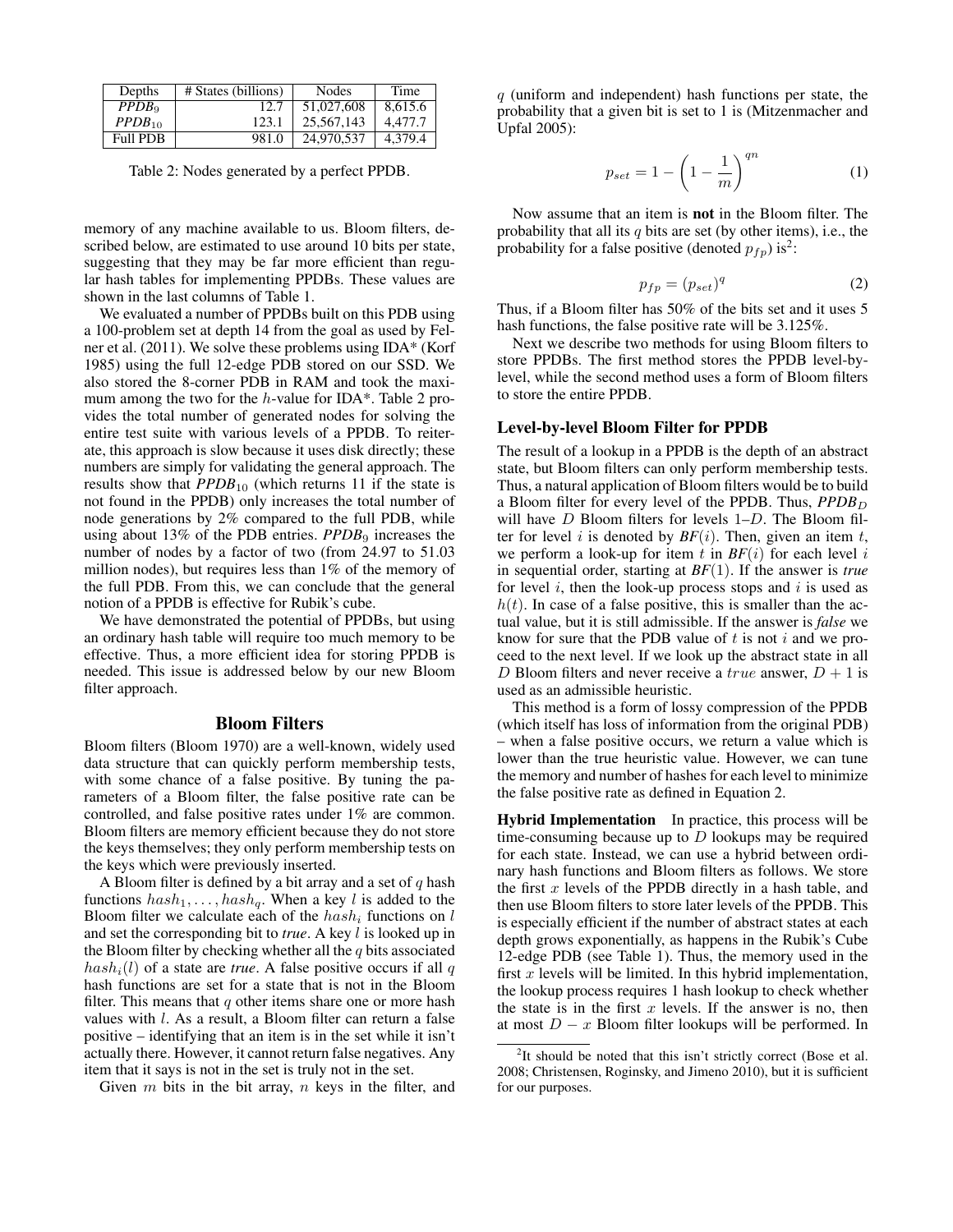

Figure 3: A min Bloom filter

our experiments below, we used this hybrid implementation. Levels 1–7 were stored in a hash table and levels 8 and 9 were stored in Bloom filters. Furthermore, since the underlying PPDB is consistent, we can use the parent heuristic value to reduce the number of Bloom filter queries required at each state. For instance, if the parent heuristic is 10, we only need to query if the child heuristic is in the depth-9 Bloom filter to know the heuristic value.

#### Single Min Bloom Filter for PPDBs

The previous approach will require multiple lookups to determine the heuristic value for a state. We propose a novel use of Bloom filters, denoted as a *min Bloom filter*, where only a single Bloom filter lookup is performed to determine an admissible heuristic. In a min Bloom filter, we no longer use a bit vector for testing membership and no longer build a different Bloom filter for each level. Instead, we use only one Bloom filter and for each abstract state, we store its hvalue directly in that Bloom filter. The Bloom filter is first initialized to a maximum value higher than any value that will be stored. An abstract state t and its h-value  $h(t)$  is added to a min Bloom filter by, for each hash function, storing the minimum of  $h(t)$  and the value already stored in that entry. Each entry will now have the minimum of the  $h$ -values of all abstract states that were mapped to that entry and is thus admissible. When looking up an abstract state  $t$  in the min Bloom filter, we lookup in all its associated  $hash_i$  entries and the final  $h$ -value for  $t$  is the maximum over all these entries. This is admissible as we are taking the maximum of a number of admissible heuristics.

We illustrate this in Figure 3, where  $s_i$  is at depth i for  $i =$ 1, 2, 3. An arrow is drawn from each state to the locations associated with each hash function. Looking up  $s_1$ , we see that all its associated entries in the Bloom filter are 1, so a value of 1 is used. Looking up  $s_2$ , we see values of 1 and 2. We can take the max of these, so the value used is 2. For  $s_3$ , some entries are not set, so we assert that  $s_3$  is not in the min Bloom filter and use  $D + 1$  as  $h(s_3)$ .

As a trade-off to requiring fewer lookups, the min bloom filter requires more memory, as values are stored instead of bits indicating set membership.

Compressed PPDBs and Min Bloom Filters The original PPDB paper proposed a form of *compressed PPDBs* (Anderson, Holte, and Schaeffer 2007) where the key for each entry is not stored. Instead, a hash function is used to map abstract states to entries. If a number of states map to the same entry, the min of these entries is stored. This is exactly a min Bloom filter using only a single hash function. Unfortunately, as we will show later, the use of additional hash functions did not improve performance in practice.

Compressed PPDBs vs. Min Compression While compressed PPDBs are a special case of min Bloom filters, they are also a special case of min compression using a randomized mapping instead of a structured one. In particular, min compression is commonly performed on k adjacent entries. If we were to use a general hash function to map all states to an array of size  $M/k$  and then take the min of each entry, we are still performing min compression, just with a different mapping of states. This is effectively the approach being used by compressed PPDBs. (Note that this is no longer true when we use a min Bloom filter with more than one hash function.)

If domain structure caused min compression using adjacent entries to perform poorly, this is an alternate approach to improve performance. In Top-Spin, for instance, adjacent entries did not compress well, and so entries with the same index *mod*(M/k) were compressed together (Felner et al. 2007).

# Theoretical Models

In this section we introduce theoretical models for the effectiveness of standard min compression of PDBs and for level-by-level Bloom filter compression.

#### Theoretical Model for Min Compression

One crucial question when performing min compression is the distribution of values within the PDB. In particular, if the PDB contains regions with similar heuristic values, it may be possible to compress the PDB with very little loss of information (Felner et al. 2007). This demands a domaindependent analysis to find these mappings and is not possible for many domains. In particular, no such similar regions are known for the 12-edge PDB for Rubik's cube.

We build a theoretical model assuming that values are sampled uniformly across the PDB entries. Thus, when  $k$ entries are compressed into one bucket, the values in that bucket are chosen uniformly from the PDB and have the same distribution as the entire PDB. We simplify the analysis by sampling with replacement – ignoring that states are removed from the PDB when compressed. The expected value in the compressed PDB is determined by the expected min of the  $k$  states selected.

Assume we are compressing by a factor of  $k$  and that  $P(h = i)$  denotes the probability that a uniformly randomly sampled state has an  $h$ -value of  $i$  in the uncompressed PDB. (This is simply the number of abstract states at depth  $i$  divided by the total number of abstract states.)  $P(h \ge i)$  denotes the probability of obtaining an  $h$ -value of at least  $i$ , i.e.,  $P(h \ge i) = \sum_{j \ge i} P(h = j)$ .

Let  $P(v = i)$  be the probability that the minimum of k random selections has a value of  $i$ . We can rewrite this as follows using a reformulation of Bayes' Rule:

$$
P(v=i) = \frac{P(v \ge i)}{P(v \ge i \mid v=i)} \cdot P(v=i \mid v \ge i)
$$
 (3)

We always have  $P(v \geq i \mid v = i) = 1$ , so we can drop this term from the remaining equations.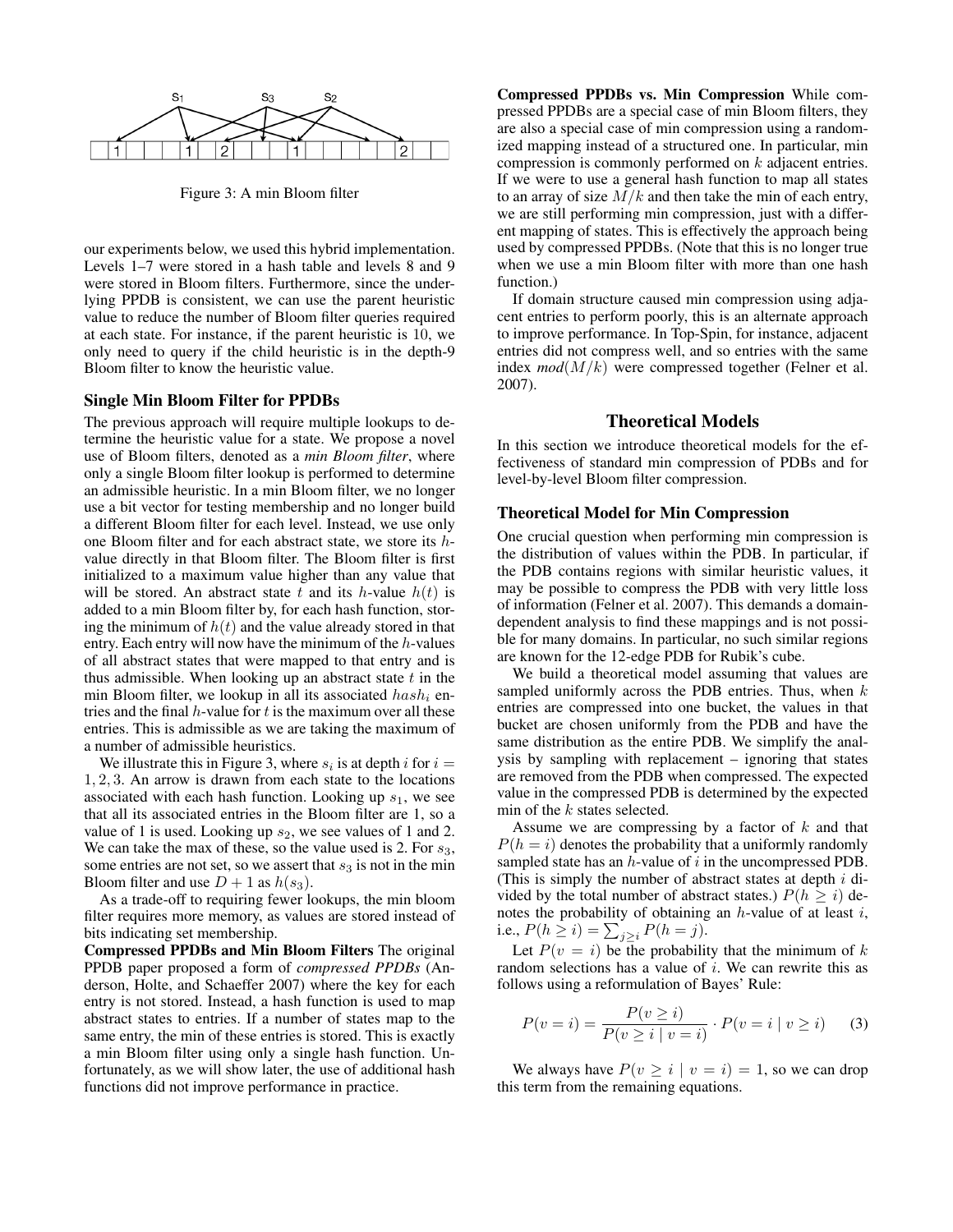| k  |      | Pred. | <b>IPR</b> | Actual | <b>IPR</b> | Η     |
|----|------|-------|------------|--------|------------|-------|
| 15 | 9.79 | 9.94  | 0.89       | 10.10  | 0.90       | 11.17 |
| 20 | 9.71 | 9.81  | 0.88       | 9.99   | 0.89       | 11.17 |
| 25 | 9.64 | 9.72  | 0.87       | 9.90   | 0.89       | 11.17 |
| 30 | 9.57 | 9.66  | 0.86       | 9.83   | 0.88       | 11.17 |
| 35 | 9.50 | 9.60  | 0.86       | 9.77   | 0.87       | 11.17 |
| 40 | 9.43 | 9.55  | 0.85       | 9.72   | 0.87       | 11.17 |
| 45 | 9.36 | 9.50  | 0.85       | 9.68   | 0.87       | 11.17 |
| 50 | 9.29 | 9.46  | 0.85       | 9.64   | 0.86       | 11.17 |

Table 3: Predicted vs actual min compression in the 12-edge PDB with various compression factors  $(k)$ .

The probability that  $v \geq i$  is easy to compute as it is:

$$
P(v \ge i) = P(h \ge i)^k \tag{4}
$$

The probability that  $v = i$  given that  $v \geq i$  is 1 minus the probability that all choices are strictly greater than  $i$  given that they are at least  $i$ :

$$
P(v = i | v \ge i) = 1 - \left(\frac{P(h \ge i + 1)}{P(h \ge i)}\right)^k
$$
 (5)

Putting these together, we get:

$$
P(v=i) = P(h \ge i)^k \cdot \left(1 - \left(\frac{P(h \ge i+1)}{P(h \ge i)}\right)^k\right)
$$

$$
= P(h \ge i)^k - P(h \ge i)^k \left(\frac{P(h \ge i+1)}{P(h \ge i)}\right)^k
$$

$$
= P(h \ge i)^k - P(h \ge i+1)^k \tag{6}
$$

If all h-values in the PDB are finite, the expected heuristic value in the compressed PDB is then:<sup>3</sup>

$$
E[v] = \sum_{i\geq 0} i \cdot P(v = i) = \sum_{i\geq 0} \sum_{j=0}^{i-1} P(v = i)
$$
  
= 
$$
\sum_{j\geq 0} \sum_{i\geq j+1} P(v = i)
$$
  
= 
$$
\sum_{j\geq 0} \sum_{i\geq j+1} (P(h \geq i)^k - P(h \geq i+1)^k)
$$
  
= 
$$
\sum_{j\geq 0} P(h \geq j+1)^k = \sum_{i\geq 1} P(h \geq i)^k
$$
 (7)

Step (\*) exploits that  $\sum_{i=a}^{b} (P(h \ge i)^{k} - P(h \ge i+1)^{k})$ is a telescopic sum that simplifies to  $P(h \ge a)^k - P(h \ge a)$  $(b+1)^k$  and that  $\lim_{b\to\infty} P(h \geq b+1)^k = 0$ .

| Mem     | $p_{fp}(8)$ | $p_{fp}(9)$ | $h$ (Pred.) | $h$ (Act.) | <b>IPR</b> |
|---------|-------------|-------------|-------------|------------|------------|
| 11 GB   | 2.8         | 3.7         | 9.895       | 9.894      | 0.89       |
| 16 GB   | 2.8         | 1.3         | 9.918       | 9.918      | 0.89       |
| 21.3 GB | 1.4         | 0.6         | 9.952       | 9.951      | 0.89       |
| 31.6 GB | 0.8         | 0.2         | 9.968       | 9.967      | 0.89       |

Table 4: Predicted and actual heuristic values for various false-positive rates.

#### A Metric for the Loss of Information

We now propose a metric that measures the loss of information of a given compression method. In the best case, there would be no loss of information and the expected value of the compressed heuristic would be the same as the uncompressed heuristic, denoted as  $H$ . In the worst case, with pathological compression, all entries could be combined with the goal state to return a heuristic of 0. If a compressed PDB has an average value of v the *information pre*serving rate (IPR) is  $IPR = \frac{v}{H}$ . This is a value in [0, 1] and indicates how much the information is preserved. The *loss of information rate* can be defined as  $1 - \frac{v}{H}$ .

Table 3 shows the heuristic predicted by Equation 7 and actual heuristic values for various min compression factors of the 12-edge Rubik's cube PDB. L indicates the lowest possible heuristic achievable from min compression, and H is the highest possible heuristic. We also show the predicted heuristic value as well as the actual heuristic value for each compression factor. While the predicted value is lower than the actual value, suggesting that the items are not stored completely at random with our ranking function, the difference is approximately 0.18 for all rows of the table.

## Level by Level Bloom Filter Theory

We now turn to predicting the expected heuristic value of a Bloom filter. Using the false-positive rate of each level (given in Equation 2), we would like to predict the chance that a state is assigned a lower heuristic value than its true value. Assume that the false-positive rate at level i is  $p_{fp}(i)$ . Then, the probability of getting a heuristic value of  $i$  from looking up a state which is at level d for  $i \le d$  is:

$$
p_d(i) = p_{true}(i) \cdot \prod_{j=0}^{i-1} (1 - p_{fp}(j))
$$
 (8)

In Equation 8 the term  $p_{true}(i)$  is the probability that we will get a *true* value from a query at level *i*. For levels  $\leq d$ this is exactly the false positive term (i.e.,  $p_{true}(i) = p_{fp}(i)$ for  $i < d$ ). For level d, we set  $p_{true}(d) = 1$  because at level  $d$  we will surely get a positive answer (a true positive). The expected  $h$ -value of a random state at depth  $d$  is:

$$
E(h(\cdot) = d) = \sum_{i=0}^{d} p_d(i) \cdot i \tag{9}
$$

The average compressed heuristic will then be:

$$
\sum_{i=0}^{n} E(h(\cdot) = d) \cdot P(h = i)
$$
 (10)

<sup>&</sup>lt;sup>3</sup>If they are not all finite, there is a nonzero chance of obtaining  $v = \infty$ , and hence  $E[v] = \infty$ .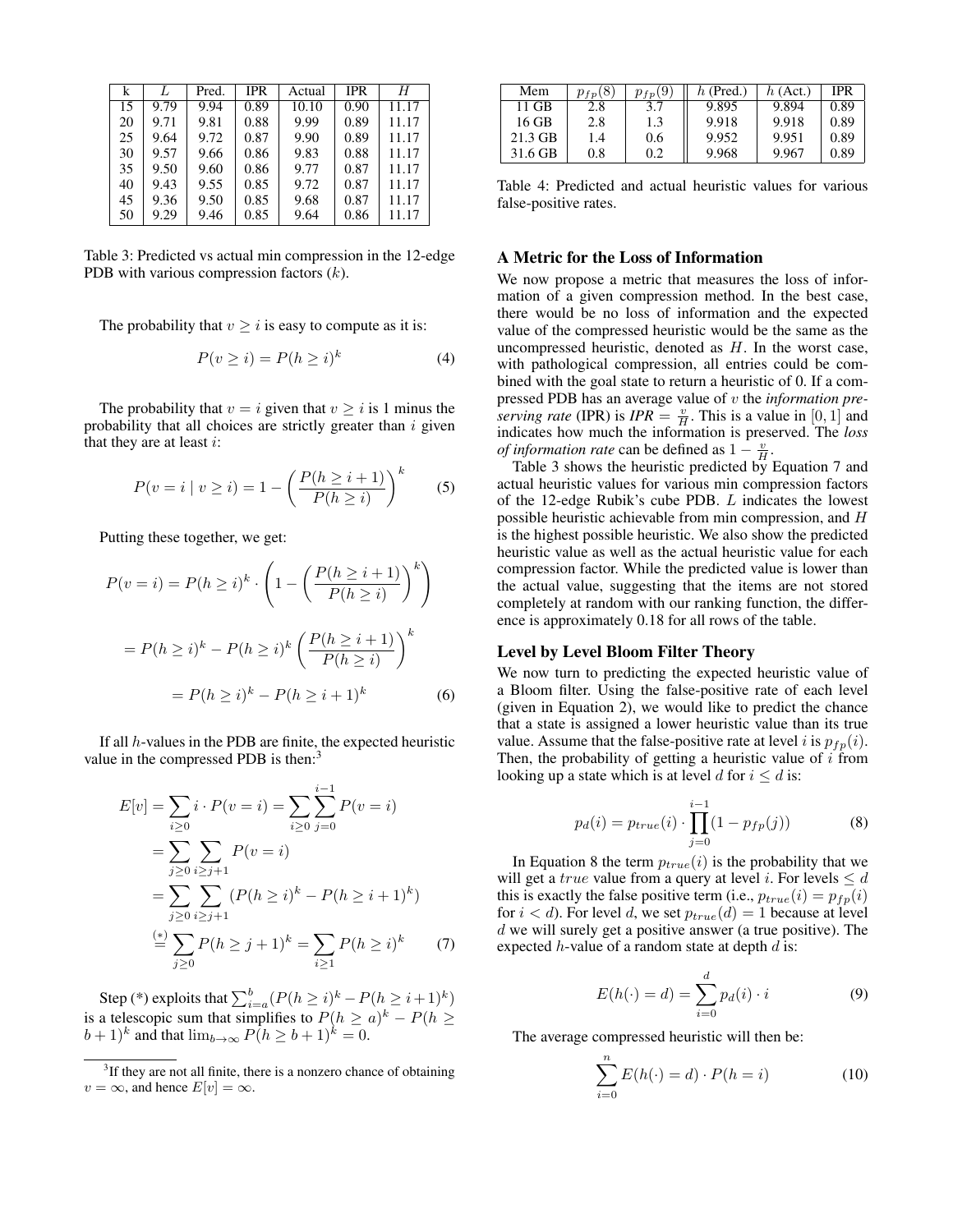| $\kappa$                | Memory | Av. h          | Nodes        | Time     |  |  |  |  |  |
|-------------------------|--------|----------------|--------------|----------|--|--|--|--|--|
|                         |        | Full PDB (SSD) |              |          |  |  |  |  |  |
|                         | 457.0  |                | 24,970,537   | 4,379.00 |  |  |  |  |  |
| min compression $(RAM)$ |        |                |              |          |  |  |  |  |  |
| 15                      | 30.5   | 10.10          | 82,717,113   | 71.53    |  |  |  |  |  |
| 20                      | 22.8   | 9.99           | 101,498,224  | 87.00    |  |  |  |  |  |
| 25                      | 18.3   | 9.90           | 115.441.421  | 98.63    |  |  |  |  |  |
| 30                      | 15.2   | 9.83           | 136,521,114  | 115.56   |  |  |  |  |  |
| 35                      | 13.1   | 9.77           | 147,406,610  | 124.43   |  |  |  |  |  |
| 40                      | 11.4   | 9.72           | 168,325,109  | 135.73   |  |  |  |  |  |
| 45                      | 10.2   | 9.68           | 182,096,478  | 145.87   |  |  |  |  |  |
| 50                      | 9.1    | 9.64           | 191,441,365  | 159.87   |  |  |  |  |  |
| <b>PPDB</b>             | 16.5   |                | 54, 583, 816 | 64.40    |  |  |  |  |  |

Table 5: Min Compression and PPDBs of the 12-edge PDB.

Actual results are in Table 4. The predicted values are almost identical to the values achieved in practice, and the IPR does not vary significantly with the memory usage. We do not derive the expected min Bloom heuristic value here due to space limitations and the poor results they obtain below.

# Experimental Results

We implemented all the ideas above for Rubik's cube with the 12-edge PDB; this section provides detailed results for many parameters of the approaches described in this paper. All results were run on a 2.6GHz AMD Opteron server with 64GB of RAM. All searches use IDA\* (Korf 1985) with BPMX (Felner et al. 2011).

#### Min Compression

Table 5 reports the results for standard min compression<sup>4</sup> given the compression factor,  $k$ . It reports the number of nodes generated, average heuristic value, and time to solve the full problem set (same  $100$  problems). The  $h$ -value is the average heuristic of the compressed 12-edge PDB, although in practice we maximize these with the 8-corner PDB. The bottom line of the table is for level-by-level bloom filter with 4 hash functions. Here we used the hybrid approach where levels  $1-7$  were stored in a hash table<sup>5</sup> while levels 8 and 9 were stored in a level-by-level Bloom filter. Our Bloom filter used Zobrist (Zobrist 1970) hashes The results show that we can get the same CPU time as the min compression using half the memory, or nearly twice the time using the same amount of memory.

## Bloom Filter Parameters

We note that Equation 2 for false positive depends on the following parameters: (1)  $m$  – the number of bits for the filter (2)  $q$  – the number of hash functions (3)  $n$  – the number

| Memory          | 1 hash           | 2 hash         | 3 hash | 4 hash |  |  |  |  |  |  |  |  |
|-----------------|------------------|----------------|--------|--------|--|--|--|--|--|--|--|--|
|                 | Nodes (Millions) |                |        |        |  |  |  |  |  |  |  |  |
| $10$ GB         | 214              | 214            | 243    | 246    |  |  |  |  |  |  |  |  |
| 15 GB           | 166              | 151            | 162    | 183    |  |  |  |  |  |  |  |  |
| $20$ GB         | 140              | 118            | 119    | 148    |  |  |  |  |  |  |  |  |
| $30$ GB         | 133              | 86             | 80     | 80     |  |  |  |  |  |  |  |  |
|                 |                  | Time (Seconds) |        |        |  |  |  |  |  |  |  |  |
| $10 \text{ GB}$ | 147              | 204            | 265    | 366    |  |  |  |  |  |  |  |  |
| 15 GB           | 110              | 141            | 195    | 261    |  |  |  |  |  |  |  |  |
| $20$ GB         | 94               | 113            | 149    | 192    |  |  |  |  |  |  |  |  |
| $30$ GB         | 75               | 81             | 105    | 113    |  |  |  |  |  |  |  |  |

Table 7: Min Bloom filter results for different sizes of memory and different number of hash functions.

of items stored. Since  $n$  is fixed, we can only vary  $m$  and q. Table 6 presents comprehensive results for the number of nodes (Top) and the CPU time (Bottom) of different combinations for these parameters. Each row represents a different memory/hash parameter for the level 8 Bloom filter, while each column represents a combination for the level 9 Bloom filter. In terms of nodes, four hash functions produce the best results. However, this isn't true for time. More hash functions require more time, and so better timing results are often achieved with fewer hash functions, even if the number of nodes increases.

#### Min Bloom Filters

We also experimented with min Bloom filters. Here, all levels of 1–9 were mapped to the same Bloom filter and each entry in the Bloom filter stored the minimum among all the values that were mapped to it. We used four bits per state in the min Bloom filter (versus one bit per state in a regular Bloom filter). We varied the number of hash functions and the size of the memory allowed. Table 7 provides the results.

Each row is for a different amount of memory (in GB) allocated for the Bloom filter while each column is for a different number of hash functions. We report the number of nodes (in millions) and the CPU time (in seconds). For each amount of allocated memory we have the best value in bold. Naturally, with more memory, the performance improves. However, the effect of adding more hash functions is more complex. Clearly, it adds more time to the process as we now have to perform more memory lookups. This seems to be very important in our settings and using only 1 hash function was always the best option in terms of time. Adding more hash functions has the following opposite effects on the number of nodes: (1) Each abstract state is now mapped into more entries so we take the maximum over more such entries. (2) More items are mapped into the same entry so the minimum in each entry decreases. In our settings, it turns out that the first effect was more dominant with larger amounts of memory while the second effect was more dominant with smaller amounts of memory. The best CPU time was always achieved with only 1 hash function. As explained previously, this is identical to the compressed PPDBs idea suggested by Anderson, Holte, and Schaeffer (2007).

<sup>4</sup>Tests suggested that a hash table with levels 1–7 and min compression of levels 8 and 9 would not improve performance.

<sup>5</sup>We used a standard library hash table for which we cannot tune performance or reliably measure memory usage. As such, we report the memory needed for the Bloom filters, which should be the dominant factor.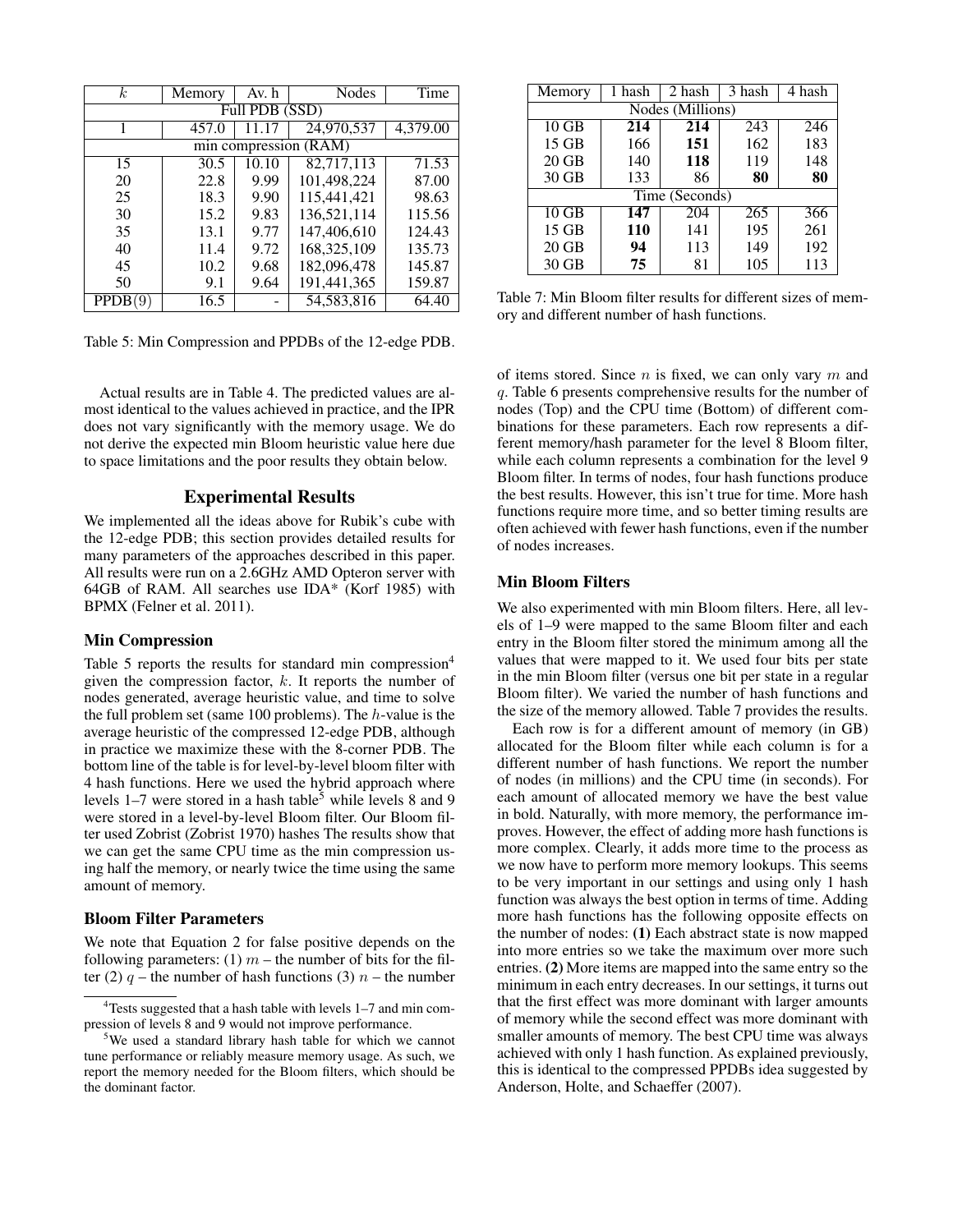|                      | <b>Nodes generated</b> (in Million)        |                    |                  |                      |                 |                 |                  |                 |                 |                                |                      |                 |                 |                 |                 |                 |                 |                                |  |  |  |  |  |
|----------------------|--------------------------------------------|--------------------|------------------|----------------------|-----------------|-----------------|------------------|-----------------|-----------------|--------------------------------|----------------------|-----------------|-----------------|-----------------|-----------------|-----------------|-----------------|--------------------------------|--|--|--|--|--|
|                      |                                            |                    |                  | Depth 9 Bloom filter |                 |                 |                  |                 |                 |                                |                      |                 |                 |                 |                 |                 |                 |                                |  |  |  |  |  |
|                      |                                            |                    |                  | 10 GB Storage        |                 |                 |                  | 15 GB Storage   |                 |                                |                      | 20 GB Storage   |                 |                 | 30 GB Storage   |                 |                 |                                |  |  |  |  |  |
|                      |                                            | Η                  |                  | $\overline{2}$       | 3               | 4               |                  | 2               | 3               | 4                              |                      | 2               | 3               | 4               |                 | $\overline{2}$  | 3               | $\overline{4}$                 |  |  |  |  |  |
|                      |                                            |                    | $\overline{125}$ | 99                   | 92              | 89              | 110              | 88              | 83              | 81                             | 102                  | 84              | 80              | 79              | 95              | 81              | 79              | 78                             |  |  |  |  |  |
|                      | GB<br>$\overline{\phantom{0}}$             | 2                  | 105              | 80                   | 74              | 71              | 91               | 70              | 66              | 64                             | 84                   | 66              | 63              | 62              | 76              | 64              | 62              | 61                             |  |  |  |  |  |
|                      |                                            | 3                  | 100              | 76                   | 69              | 67              | 86               | 66              | 61              | 60                             | 79                   | 62              | 59              | 58              | 72              | 59              | 57              | 57                             |  |  |  |  |  |
| Depth 8 Bloom filter |                                            | 4                  | 98               | 74                   | 68              | 66              | 85               | 64              | 60              | 58                             | 78                   | 61              | 57              | 56              | 70              | 58              | 56              | 56                             |  |  |  |  |  |
|                      |                                            | 1                  | 118              | 92                   | 85              | 82              | 103              | $\overline{81}$ | 76              | 75                             | 95                   | $\overline{77}$ | $\overline{74}$ | 73              | 88              | 74              | $\overline{72}$ | 72                             |  |  |  |  |  |
|                      | $\mathbb{B}$                               | $\overline{c}$     | 100              | 76                   | 70              | 67              | 86               | 66              | 61              | 60                             | 79                   | 62              | 59              | 58              | 72              | 59              | 58              | 57                             |  |  |  |  |  |
|                      | $\tilde{3}$<br>$\overline{\phantom{0}}$    | 3                  | 96               | 73                   | 66              | 64              | 83               | 63              | 58              | 56                             | 76                   | 59              | 56              | 55              | 69              | 56              | 54              | 54                             |  |  |  |  |  |
|                      |                                            | 4                  | 95               | 71                   | 65              | 63              | 82               | 62              | 57              | 55                             | 75                   | 58              | 55              | 54              | 67              | 55              | 53              | 53                             |  |  |  |  |  |
|                      |                                            | 1                  | $\overline{113}$ | $\overline{87}$      | $\overline{81}$ | $\overline{78}$ | 98               | 77              | $\overline{72}$ | $\overline{70}$                | 91                   | $\overline{73}$ | $\overline{70}$ | 69              | $\overline{83}$ | $\overline{70}$ | $\overline{68}$ | 68                             |  |  |  |  |  |
|                      | GB                                         | $\overline{c}$     | 98               | 74                   | 67              | 65              | 84               | 64              | 59              | 58                             | 77                   | 60              | 57              | 56              | 70              | 57              | 56              | 55                             |  |  |  |  |  |
|                      | Ò.<br>$\overline{\phantom{0}}$             | 3                  | 95               | 71                   | 65              | 63              | 81               | 61              | 57              | 55                             | 74                   | 58              | 54              | 53              | 67              | 55              | 53              | 53                             |  |  |  |  |  |
|                      |                                            | 4                  | 94               | 70                   | 64              | 62              | 80               | 61              | 56              | 54                             | 73                   | 57              | 54              | 53              | 66              | 54              | 52              | 52                             |  |  |  |  |  |
|                      |                                            |                    |                  |                      |                 |                 |                  |                 |                 | <b>CPU Time</b> (in seconds)   |                      |                 |                 |                 |                 |                 |                 |                                |  |  |  |  |  |
|                      |                                            |                    |                  |                      |                 |                 |                  |                 |                 |                                | Depth 9 Bloom filter |                 |                 |                 |                 |                 |                 |                                |  |  |  |  |  |
|                      |                                            |                    |                  |                      |                 |                 |                  |                 |                 | 10 GB Storage<br>15 GB Storage |                      |                 |                 |                 |                 |                 |                 | 20 GB Storage<br>30 GB Storage |  |  |  |  |  |
|                      |                                            | $\overline{\rm H}$ | 1                | 2                    | 3               | 4               |                  | 2               |                 |                                |                      |                 |                 |                 |                 |                 |                 |                                |  |  |  |  |  |
|                      |                                            |                    |                  |                      |                 |                 |                  |                 | 3               | 4                              | 1                    | $\overline{c}$  | 3               | 4               |                 | 2               | 3               | 4                              |  |  |  |  |  |
|                      |                                            |                    | 131              | 112                  | 110             | 103             | 107              | 88              | 86              | 88                             | 110                  | 85              | 84              | 85              | 93              | 81              | 82              | 84                             |  |  |  |  |  |
|                      |                                            | $\overline{c}$     | 115              | 91                   | 84              | 93              | 93               | 73              | 71              | 72                             | 85                   | 76              | 75              | 77              | 78              | 73              | 72              | 74                             |  |  |  |  |  |
|                      | GB                                         | 3                  | 113              | 88                   | 90              | 91              | 102              | 79              | 76              | 78                             | 93                   | 67              | 72              | 73              | 84              | 70              | 70              | 72                             |  |  |  |  |  |
|                      |                                            | 4                  | 115              | 89                   | 91              | 91              | 92               | 82              | 69              | 70                             | 84                   | 67              | 65              | 66              | 85              | 70              | 70              | 71                             |  |  |  |  |  |
|                      |                                            | 1                  | $\overline{125}$ | 100                  | $\overline{94}$ | 94              | $\overline{112}$ | 91              | 88              | 90                             | 95                   | 87              | $\overline{85}$ | 79              | 94              | $\overline{82}$ | $\overline{82}$ | 84                             |  |  |  |  |  |
|                      | GB                                         | $\overline{c}$     | 111              | 86                   | 88              | 87              | 97               | 70              | 67              | 75                             | 90                   | 66              | 64              | 66              | 81              | 61              | 67              | 69                             |  |  |  |  |  |
|                      | $\tilde{\xi}$                              | 3                  | 108              | 84                   | 85              | 80              | 97               | 75              | 66              | 67                             | 79                   | 70              | 68              | 70              | 79              | 60              | 59              | 67                             |  |  |  |  |  |
|                      | $\overline{\phantom{0}}$                   | 4                  | 109              | 84                   | 84              | 79              | 99               | 76              | 66              | 73                             | 85                   | 70              | 62              | 70              | 72              | 66              | 66              | 61                             |  |  |  |  |  |
|                      |                                            | 1                  | 119              | 95                   | 89              | 90              | 107              | 79              | $\overline{84}$ | 79                             | 90                   | $\overline{74}$ | $\overline{73}$ | $\overline{82}$ | $\overline{82}$ | $\overline{77}$ | $\overline{77}$ | 79                             |  |  |  |  |  |
| Depth 8 Bloom filter | $\mathbb{B}$                               | $\overline{2}$     | 108              | 84                   | 77              | 77              | 97               | 67              | 65              | 66                             | 79                   | 63              | 61              | 63              | 78              | 65              | 65              | 67                             |  |  |  |  |  |
|                      | $\ddot{\circ}$<br>$\overline{\phantom{0}}$ | 3<br>4             | 107<br>107       | 82<br>82             | 76<br>76        | 76<br>76        | 95<br>98         | 73<br>74        | 64<br>64        | 65<br>64                       | 77<br>88             | 68<br>69        | 66<br>67        | 67<br>68        | 70<br>78        | 58<br>58        | 64<br>64        | 60<br>66                       |  |  |  |  |  |

Table 6: Nodes and time for solving different combinations of level 8 (vertical) and level 9 (horizontal) Bloom filters.



Figure 4: Comparison of min compression, level-by-level Bloom filters and min Bloom filters.

#### Large Problems

To establish a comparison with previous research, we also ran on 10 random instances (Korf 1997). Bloom filters of size 1.6 GB and 15.0 GB for levels 8 and 9 respectively could solve these problems using 6.4 billion generations as opposed to 14.0 billion (Breyer and Korf 2010) using 1.2 GB. Our code takes on average 7135s to solve each problem; using 30 GB for level 9 decreased the average time taken to 6400s.

# Final Comparison

Finally, we compared the three approaches: min compression, level-by-level Bloom filter, and min Bloom filters for various amounts of memory. With the Bloom filters we selected the best settings from Tables 6 and 7. Figure 4 shows the average time needed to solve the test suite as a function of the available memory. Level-by-level Bloom filters clearly outperform the other forms of compression. It achieves near-optimal performance (defined by the best-case PPDB) with far less memory than min compression.

The timing results for min Bloom filter and min compression are nearly identical with even a small advantage to min Bloom filters that likely results from faster hash lookups.

## **Conclusions**

The goal of this research was to study the Rubik's Cube 12-edge PDB; our best performance was achieved with (hybrid) level-by-level Bloom filter PPDBs. But, we have only touched the surface of the potential of Bloom filters by demonstrating their benefits on our single test domain. In the future we aim to continue by testing different sizes of PDBs and different domains. We are also studying ways to use more of the level 10 Rubik's cube data to further improve performance.